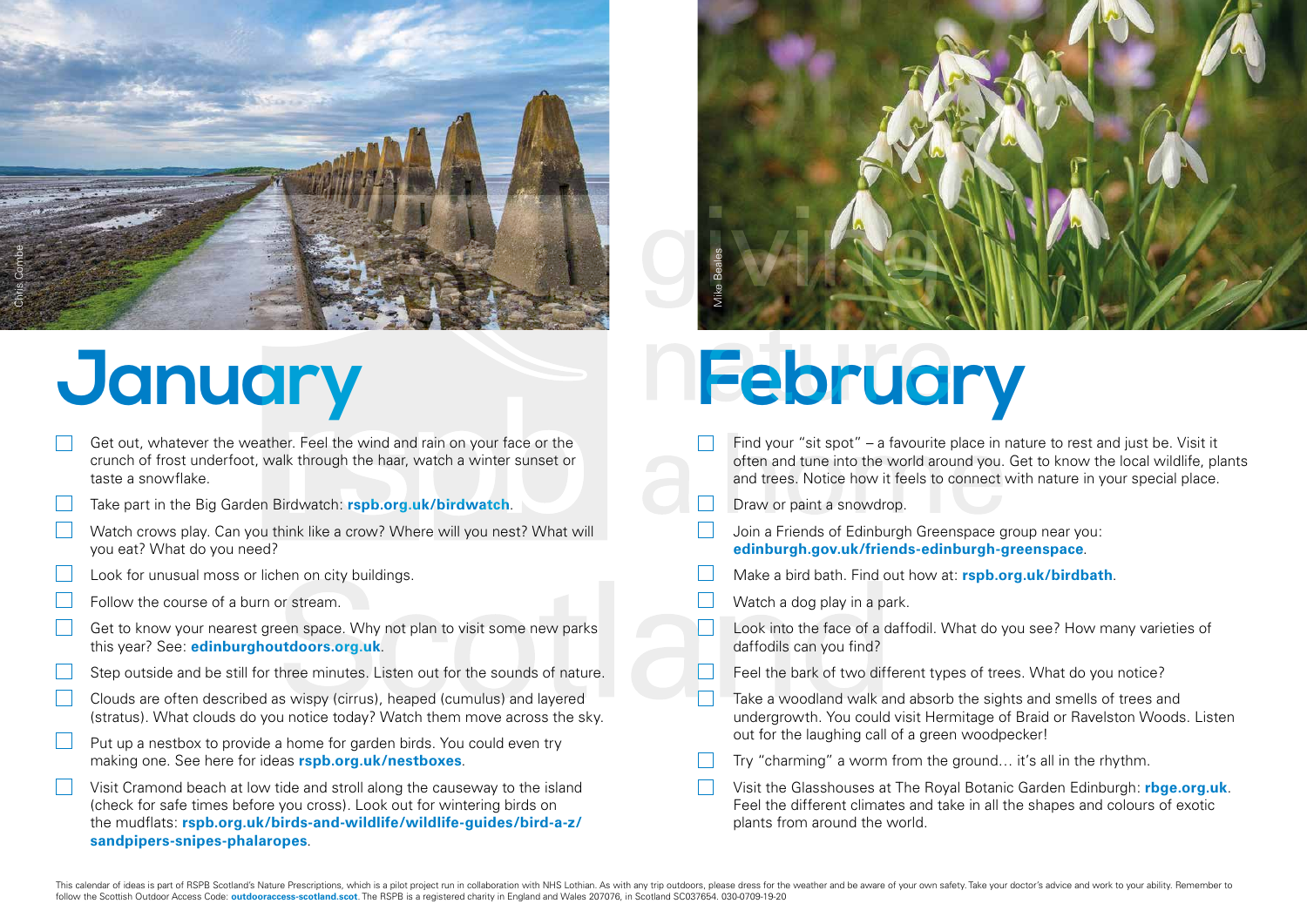

- Spot the first signs of spring. What do you appreciate most about springtime?
- Turn over some soil and plant wildflowers for pollinators such as bees, butterflies and hoverflies.
- Follow your nose and forage for wild garlic. Try along the Water of Leith, up Blackford Hill or by the Union Canal.
- Spend time outdoors at the spring equinox and soak up the sun. If it's cloudy, imagine breathing in warm rays of sunshine through your whole body.
- Look out for queen bees emerging from hibernation.
- Open a bird café and see who arrives to have a meal: **[rspb.org.uk/get](http://www.rspb.org.uk/get-involved/activities/give-nature-a-home-in-your-garden/garden-activities/openabirdcafe)[involved/activities/give-nature-a-home-in-your-garden/garden](http://www.rspb.org.uk/get-involved/activities/give-nature-a-home-in-your-garden/garden-activities/openabirdcafe)[activities/openabirdcafe](http://www.rspb.org.uk/get-involved/activities/give-nature-a-home-in-your-garden/garden-activities/openabirdcafe)**.
- Find the most unusual place that a weed grows. Is it just a plant growing in the wrong place?
- Take part in a springtime litterpick and help wildlife thrive: **[leithersdontlitter.org/take-action](http://www.leithersdontlitter.org/take-action)**.
- Listen for birds such as blackbirds or house sparrows nesting in hedges.
- Get up at dawn and join Holyrood's annual toad patrol. Help toads safely make their migration journey from Arthur's Seat to Dunsapie Loch to spawn: **[historicenvironment.scot/about-us/volunteer-with-us](http://www.historicenvironment.scot/about-us/volunteer-with-us)**.



## **March April**

- Take a stroll under the cherry tree blossom in the Meadows.
- Smell the fragrance of yellow gorse blossom. You'll find it in abundance in Holyrood Park and on Corstorphine or Blackford Hills. What does gorse smell like?
- Volunteer at a community garden or allotment. Find a project near you at: **[farmgarden.org.uk](http://farmgarden.org.uk)**.
- Appreciate a cloud. Maybe join the Cloud Appreciation Society: **[cloudappreciationsociety.org](http://cloudappreciationsociety.org)**.
	- Listen for songbirds singing from the top of tenement buildings at dawn.
- П Go on a micro safari – choose one small space in nature and study it up close. Perhaps explore a patch of grass, the trunk of a tree, or the petal of a flower. What colours do you see? Are there any minibeasts around?
	- Spot the first bluebells in bloom. Why not visit Dalkeith Country Park and spend time exploring the blankets of native bluebells?
- Look out for swallows, house martins and swifts returning after spending the winter in Africa: **[rspb.org.uk/swallow](http://www.rspb.org.uk/swallow).**
- Open your window and listen to the sound of rain.
- Get to know a city tree and watch it change throughout the year. Feel its bark, welcome bird visitors and notice how blossoms, leaves and fruits come and go.

This calendar of ideas is part of RSPB Scotland's Nature Prescriptions, which is a pilot project run in collaboration with NHS Lothian. As with any trip outdoors, please dress for the weather and be aware of your own safet follow the Scottish Outdoor Access Code: **outdooraccess-scotland.scot**. The RSPB is a registered charity in England and Wales 207076, in Scotland SC037654. 030-0709-19-20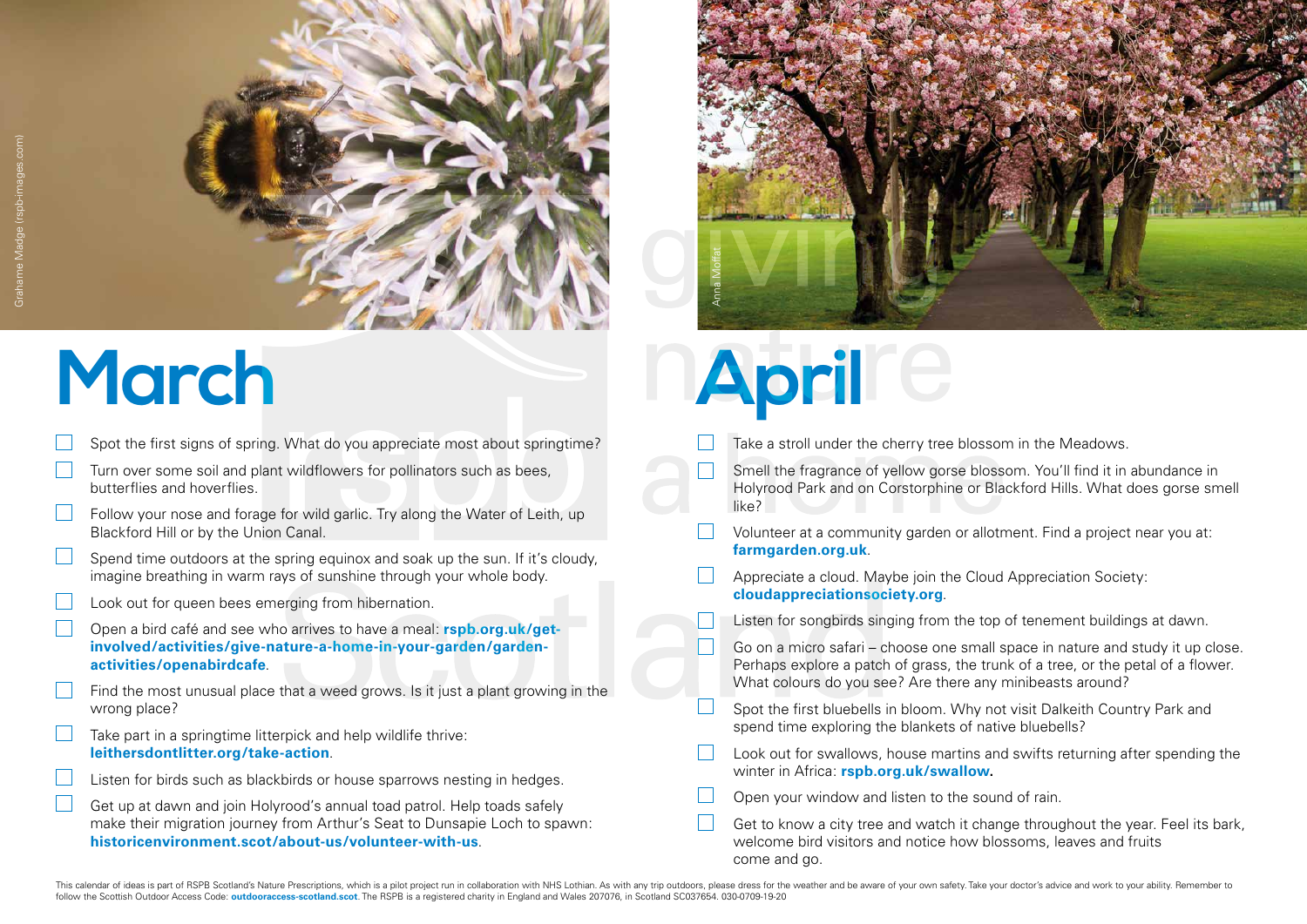

- Listen to the dawn chorus. How does your body respond as you listen?
- Plant a native tree: **[woodlandtrust.org.uk/plant-trees/advice](http://woodlandtrust.org.uk/plant-trees/advice)**.
- Visit a beach and take in the sounds and smells of the sea. Breathe deeply and watch the ocean waves.
- Walk barefoot in the grass. What do you feel underfoot?
- $\Box$ Find wild orchids growing in the city. See: **[woodlandtrust.org.uk/blog/2019/05/nine-wild-uk-orchids](http://woodlandtrust.org.uk/blog/2019/05/nine-wild-uk-orchids)**.
- Take the high road in Holyrood Park and listen out for chaffinches. You can hear what they sound like at: **[rspb.org.uk/chaffinch](http://www.rspb.org.uk/chaffinch)**. Watch out for fresh molehills!
- Look for kingfishers whizzing by on the Water of Leith.
- Go "roamin in the gloamin". Head to your favourite hilltop and watch the sunset over the city. What sounds do you hear at twilight? Remember to take a torch if you'll need one to find your way back!
- Volunteer to do some gardening for an elderly neighbour.
- Look out for hawthorn trees beginning to bloom. Can you find the 'four witches of Tollcross'? See: **[treesmeadows.blogspot.com/2015/10/hawthorns.html](http://treesmeadows.blogspot.com/2015/10/hawthorns.html)**.



### May **June**

- Watch a heron feed. Can you stay as still as a heron for a few moments?
- Look for dandelions in unexpected places.
- Follow a bumblebee. Did you know that there are 11 different types of bumblebees in Edinburgh?
- Don't mow the lawn. Watch wildlife move in.
- Try to spot an otter early in the morning. Try Figgate Park, the River Almond, the Water of Leith or Duddingston Loch. Shh…
- Celebrate midsummer! You could welcome the sunrise, have a picnic, make a herb garland, play, or just sit in the open air and enjoy the long, light evenings.
- Lie in the grass and watch clouds come and go.
- Visit a nearby park. Imagine you are a tourist visiting for the very first time taking in all the sights and sounds around you. What do you notice?
- Re-wild one of your senses smell everything in nature!
- Listen out for flocks of screaming swifts skimming over rooftops. Become a "swift champion": **[rspb.org.uk/helpswifts](http://www.rspb.org.uk/our-work/conservation/conservation-and-sustainability/safeguarding-species/help-us-help-swifts)**.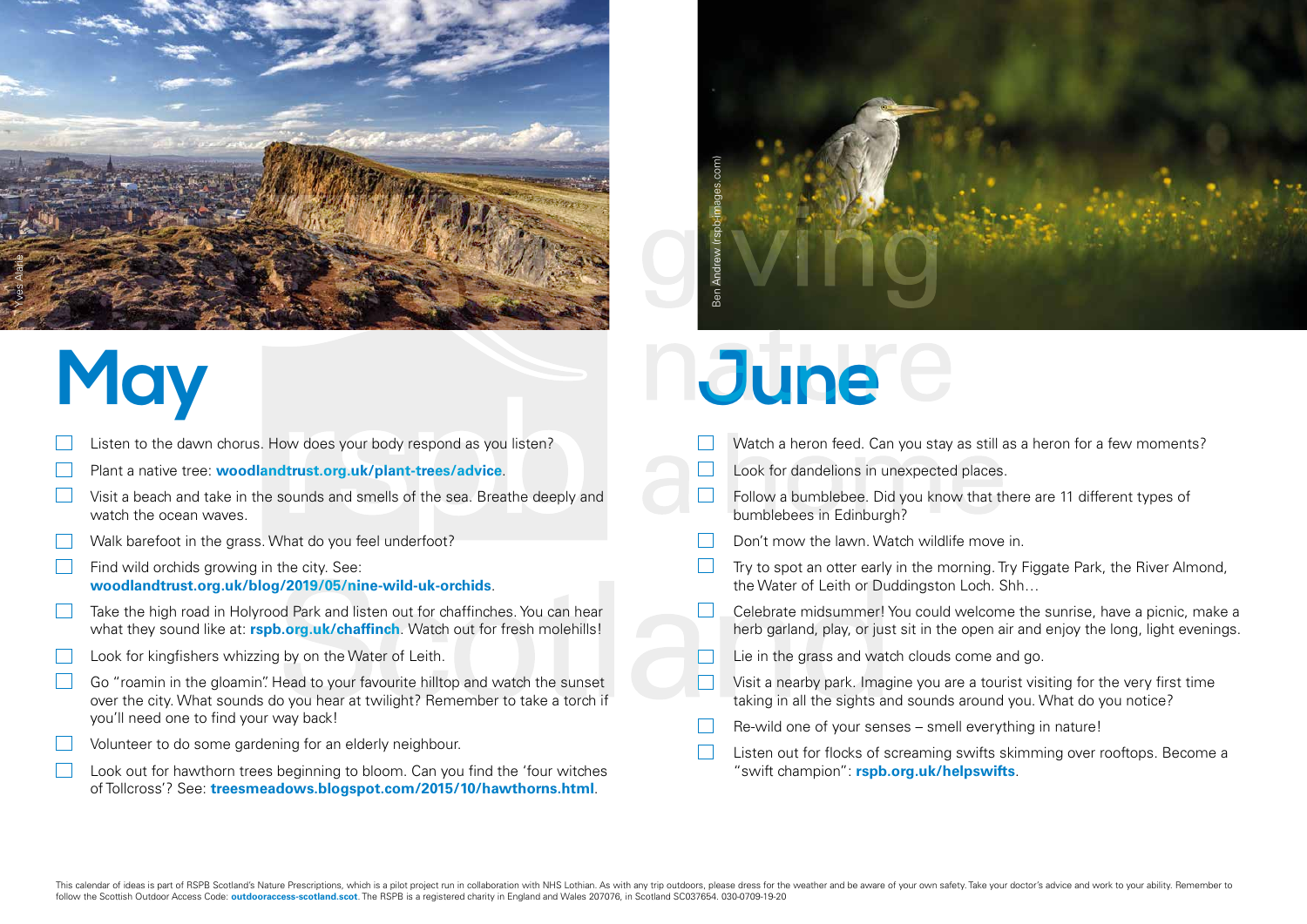

- Find a patch of wildflowers and take in all the colours and scents. Imagine you are an insect exploring every flower.
- Visit "Edinburgh's Seaside" at Portobello. Stroll along the promenade, feel the sand between your toes or paddle in the sea. Look out for Arctic terns dipping and diving to feed.
- Watch a fleet of ducklings darting along a riverbank, pond or loch.
- Listen out for a bird call and try to copy it. Can you "talk" to a bird?
- Explore the different trees in the city: **[edinburghtreemap.org](http://edinburghtreemap.org)**. Notice the variety of shapes, leaves and bark. Which tree do you feel most drawn to?
- Look for kestrels hovering in the sky. Corstorphine Hill and Holyrood Park are good places to see them.
- Go for a picnic to a place you've never been before.
- Sit by a flowering shrub and see who comes to visit. Record any butterflies at the **[bigbutterflycount.org](http://bigbutterflycount.org)**.
- Take a walk up Blackford Hill and listen to the early evening birdsong.
- Help look after the Water of Leith. Take part in a river clean up, plant flowers or tend to trees. You might even spot a roe deer, badger or an otter! Find out more at: **[waterofleith.org.uk](http://www.waterofleith.org.uk/)**.



# **July August**

- What's your favourite sound in nature? Go and listen to it! Notice how your body feels as you listen.
- $\Box$ Watch for bats skimming around in the early evening sky. Popular spots are Blackford Pond, Corstorphine Hill, Craigmillar Castle Park and sometimes even Princes Street Gardens! See: **[bats.org.uk](http://bats.org.uk)**.
- Stop for a moment and listen out for gulls.
- Make a daisy chain.
- Go for a nature scent walk. What do you smell in the air? Hints of honeysuckle? Earthy moss? Urban foxes? Freshly cut grass?
- Go seabird spotting on the banks of the Firth of Forth. Look out for visiting dolphins!
- Forage for brambles. Eat one slowly and savour the taste.
- Take a trip to Edinburgh's "back garden", the Pentland Hills, and wander among the blooming purple heather: **[pentlandhills.org](http://pentlandhills.org)**.
- Smell a rose. Take a long, deep breath as you smell. Perhaps visit the rose gardens at Saughton Park: **[friendsofsaughtonpark.org](http://friendsofsaughtonpark.org)**.
- Visit RSPB Scotland Loch Leven and look out for resident red squirrels, or ospreys fishing in the loch: **[rspb.org.uk/lochleven](http://www.rspb.org.uk/lochleven)**.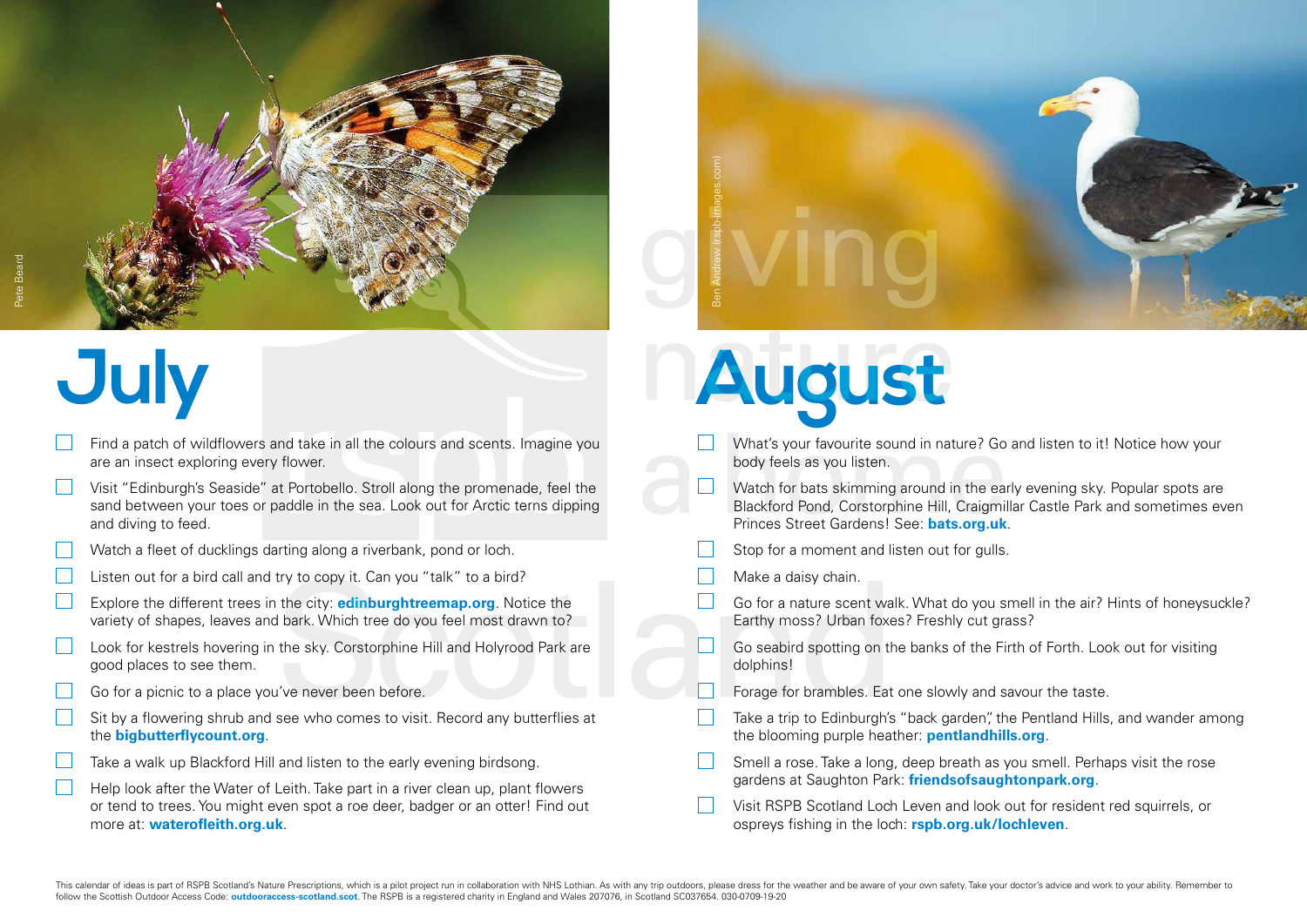

## September **October**

- Find somewhere green to linger at lunchtime. How does it feel to take a break in nature?
- Look for a snail after rainfall and follow its journey. Notice the slow and steady movements and how it uses its tentacles to sense the world around, including you! Let yourself slow down.
- Watch young swans learning how to fly.
- Explore the Innocent Railway Path running under Holyrood Park and through Bawsinch Nature Reserve: **[edinburghguide.com/news/transport/8064](http://edinburghguide.com/news/transport/8064-innocentrailwaypath) [innocentrailwaypath](http://edinburghguide.com/news/transport/8064-innocentrailwaypath)**.
- Go on a sound safari and listen out for curious sounds in nature.
- Notice how many types of wildflowers are still in bloom. Join #wildflowerhour and share what you've found: **[twitter.com/wildflower\\_hour](http://twitter.com/wildflower_hour)**
- Sit beneath a tree and imagine you are a leaf feeling the wind passing through.
- Visit a beach and beachcomb for shells and pebbles. Feel their shape and texture. Which natural treasures are you most drawn to?
- Build a bug hotel: **[rspb.org.uk/bughotel](http://www.rspb.org.uk/bughotel)**.
- Spend time near flowing water. Perhaps sit by the Water of Leith, Braid or Burdiehouse Burn, explore the waterfalls of the River Almond or discover Jordan Burn, Morningside's "hidden" stream.



- Take a weekly walk and notice the changing colours, light and scents of autumn.
- Listen to chattering starlings gathering on rooftops. Did you know that starlings are excellent mimics, often copying other bird calls, humans and sometimes even car alarms!
- Watch a spider make a web.
- Prepare homes for winter wildlife tend to plants, clean bird baths, fill feeders and let piles of leaves grow: **[rspb.org.uk/birds-and-wildlife/advice/](http://www.rspb.org.uk/birds-and-wildlife/advice/gardening-for-wildlife/year-round-gardening/october) [gardening-for-wildlife/year-round-gardening/october](http://www.rspb.org.uk/birds-and-wildlife/advice/gardening-for-wildlife/year-round-gardening/october)**.
- Gaze at an autumn moonrise.
- Have breakfast in a local park. Breathe in the fresh air and take in the views. Watch birds foraging for their breakfast.
- Look out for urban foxes in the early morning or at dusk.
- Turn over a rock in a garden or park and see what's living underneath. Not sure what you've found? See: **[buglife.org.uk/bugs](http://buglife.org.uk/bugs)**.
- Watch squirrels rummaging in the leaves.
- Find an open space such as a beach, hill or park. Write a message with nature (you could use rocks, sand, leaves or twigs). Leave it for the elements to take away.